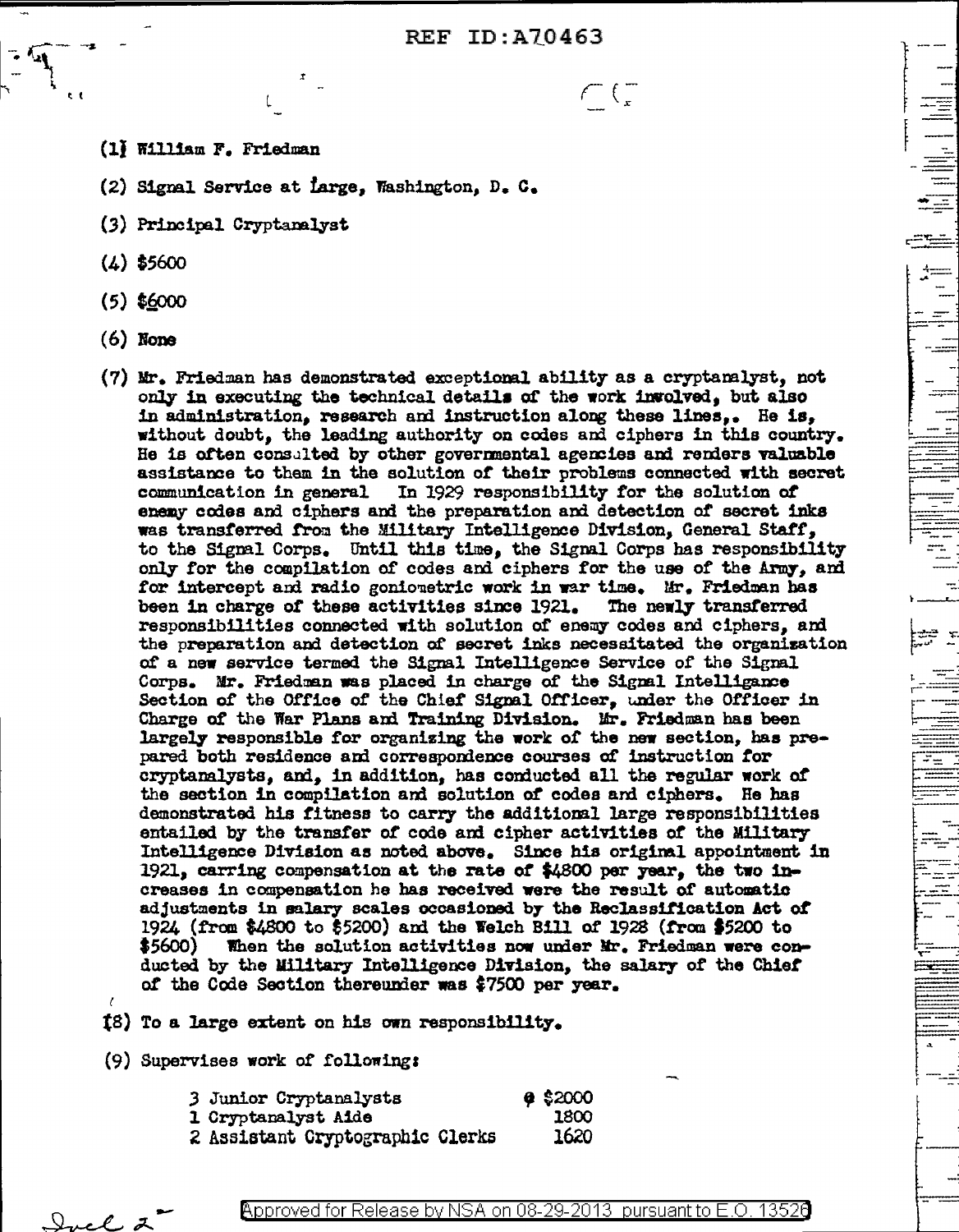<del>ین</del>ے ہے۔<br>— 1

-2–

(10) Efficiency rating (May 15, 1930) · 95, lineal number in salary range: 1

- (11) Cryptanalytic activities are not conducted outside tre government service, Mr Friedman is the only Principal Cryptanalyst in government service His position is classified as P-6 in "Preliminary Class Specifications of Positions in the Field Service, 1930" (page 177).
- (12) Agreem December 31, 1921 to date.

 $\sqrt{2}$ 

 $(13)$  Same as under  $(12)$ 

- [14] Last promotion, automatic, under Welch Act, May 28, 1928, from \$5200 to  $$5600.$
- (15) Mr. Friedman graduated with the degree of B.S. from Cornell University in 1914 and continued thereat for two years as an instructor in the University and student in the Graduate School doing work for dootrate degree. In 1916 he joined the staff of the Riverbank Laboratories at Geneva, Illinois, becoming Director of the Genetics Department thereat. At this time he became interested in cryptography as an avocation and found such special aptitude for the work that the Director of the Laboratories, in view of the probable entrance of the United States in the World War, organized a Cipter Department, placing Ar Friedman in charge, in addition to his other duties From Jammry 1917 to June 1918 he was director of this department of the above-mentioned Laboratories, which, as a war-time establ'shment operated for the benefit of the government during the war. From June 1918 to April 1919 he was First Lieutenant, M I.D , U S A , in charge of code work in the G-2 section of GFQ-AEF From April 1919 to December 1920 he was again director of the cipher department Riverbank Laboratories From January 1920 to December 31. 1920 he was engaged as consultant in code work for the Office of the Chief Signal Officer, Washington, on a contractual basis **He entered** the Civil Sarvice on December 31, 1921 under the provisions of Section 10 of Rule II of the Civil Service Act His practical experience in the cryptographic field within the past fifteen years has been more extensive than that of any other person in this country, and it may be said that his experience, ability, and success, in this type of work make him preeminently the leading authority on codes and ciphers in this country As such he was commissioned in 1928 to prepare the article on  $\parallel$ this subject for the New Encyclopaedia Britannica.
- (16) Fith reference to this item, see copy of Memo dated January  $4$ , 1930 to Major Coles. Fiscal Division. 0.0.Sig.0 I understood that Research & Development Division would make provision for this increase to be included in estimates for FI 1932, since Mr. Friedman was then under the supervision of the Research & Development Division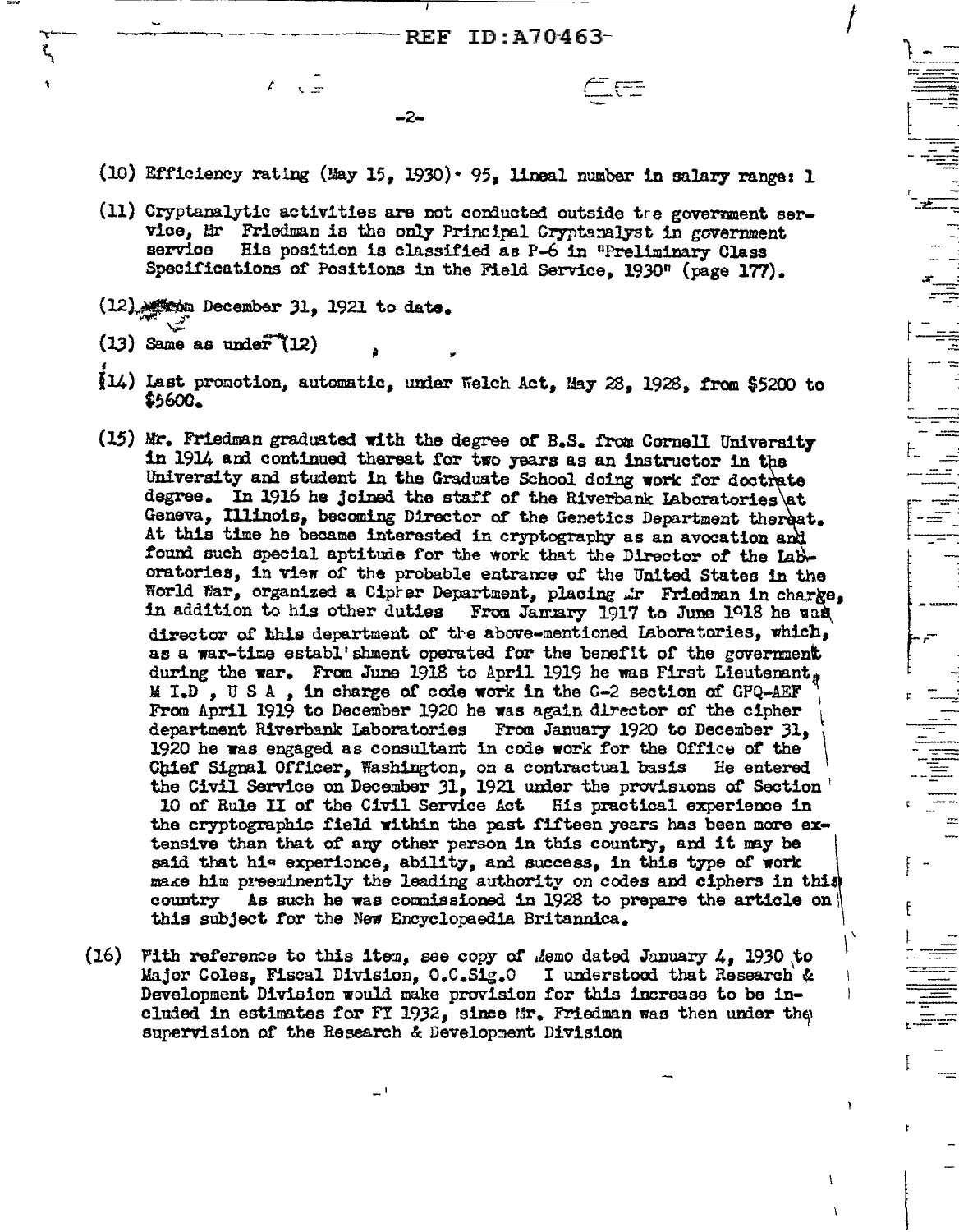**REF ID:A70463** 

## WAR DEPARTMENT

## Office of The Chief Signal Officer

Washington

October 20, 1930

⊂€

Civilian Personnel

ncl /

 $\epsilon$ 

Signal Corps Civilian Personnel Board (THROUGH Executive Officer, Office of Chief Signal Officer).

1. Reference is made to a letter dated October 7, 1930. from the Chief Signal Officer, subject as above, The data called for under the above-mentioned letter are applicable to the civilian personnel of the Signal Intelligence Section of this division, since the employees of this section are carried on the rolls as field employees of the Signal Service at Large.

The specific recommendations set forth below under 2. subparagraphs (a), (b), and (c) are submitted for the consideration of the Board. Accompanying the recommendations of subparagraph (a) are completed questionnaires drawn up in accordance with the instructions contained in War Department memorandum of February 18, 1926, addressed to Chiefs of Bureaus having field services.

(a) Increases or decreases in compensation.

Specific Recommendations for Increases as below:

| Recommended Annual Pay | <b>Increase</b> |
|------------------------|-----------------|
| \$6000                 | \$400           |
| 2200                   | 200             |
| 2200                   | 200             |
| 2200                   | 200             |
| 1920                   | 120             |
| 1740                   | 120             |
| 1740                   | 120             |
|                        |                 |

(b) No new positions are considered essential at this time.

(c) No positions can be eliminated without manifest injury to the activities under my jurisdiction.

3. The paragraphs which follow are in connection with the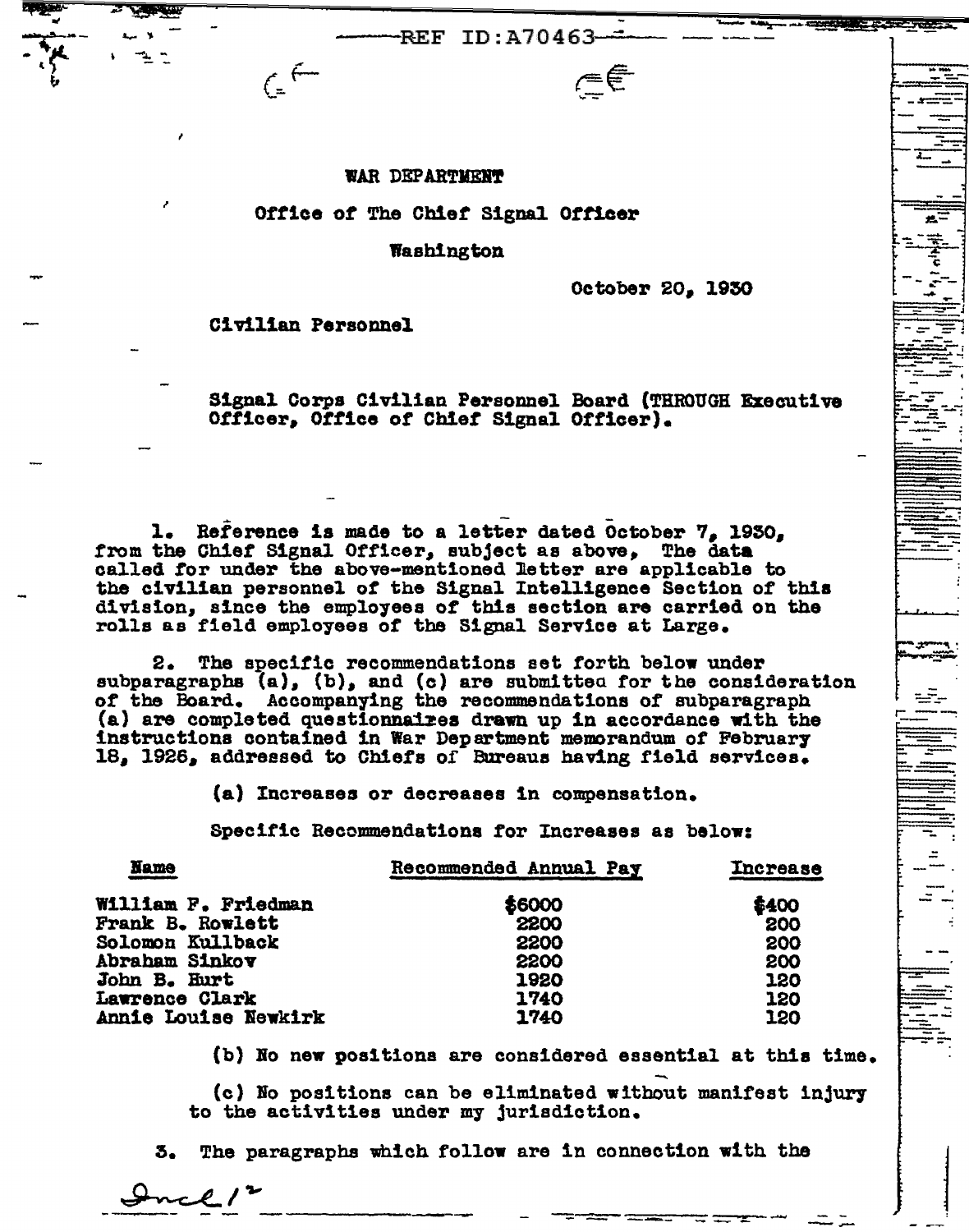REF ID:A70463

 $\frac{1}{\sqrt{2\pi}}$ 

<u>1-225.</u>

 $\frac{1}{2}$   $\frac{1}{2}$ 

 $\begin{array}{|c|c|c|c|c|}\n\hline\n& - & \n\end{array}$  $\frac{1}{2}$  --

- --.

.<br>مبر<br>3 -<br>-<del>-</del> .

- - - ~-. ,<del>.............</del><br>,.<del>................</del>...

**For the second second second** 

FFFF<br>L

~-=-

- 2 -

recommendations contained in subparagraph (a) above, especiall7 as regards the new personnel of the Signal Intelligence Section.<br>Although the information given may have no direct bearing upon the subject at hand, viz , recommendations for promotions, it 1a presented 1n order to afford the Board some background for special consideration or the factors involved in their cases.

*c--* ~-(-

4. Until 1929• ao far as code and cipher • ork is concerned, the Signal Corps was charged with the responsibility for only the preparation and revision *ot* codes and ciphers for the use of the Army, and the production of cipher devices and machinery. small amount of reserch in the solution of codes and ciphers was involved. From 1921 to 1929, these code compilation activities were conducted by a section consisting of two persons, viz., a cryptanalyst and a clerk. Under Change No. 1, Army Regulation 105-51 (May 10• 1929), responsibility far all work connected with codes and ciphers, including the solution of enemy codes and ciphers and the preparation and detection *of* secret inks, was transferred grom the Military Intelligence Division, General Staff, to the Signal Corps. The Principal purpose of this transfer was to concentrate all work connected with codes and ciphers under one authority, so that a permanent, continuoulsy operative organization for cryptographic work could be established during peace time, which, as a result of a proper organization and training, would be prepared for immediate and successful operation in war time. As a consequence of this transfer the organization of a Signal Intelligence Service was proposed, the headquarters section of which was to be maintained in the Office of the Chief Signal Officer as one section of the War Plans and Training Division The interest that the Military Intelligence Division took in this proposal and the importance with which its prompt accomplishment was regarded by them may be gauged by the fact that they provided funds for the operation of the proposedService for the remainder of the fiscal year 1929,  $\forall 1z_{12}$ , \$6666.66, and for the whole fiscal year  $1930<sub>s</sub>$  viz.,  $$10<sub>s</sub>000<sub>s</sub>$ 

5. Tbs first step in the organization or the Signal Intelligence Service was the transfer of what has theretofore been the Code and Cipher Compilation Section, O.C.Sig.O., from the Research and Development Division, O.C.Sig.O., to the War Plans and Training Division, O.C.Sig.O., This involved only Mr. William F. Friedman and Mr. James J. Skelly, the latter was discharged soon thereafter, and his position abolished. The next step was to obtain additional personnel for the Signal Intelligence Service. This necessitated muchcareful study of organization, type of personnel required, the nature of the positions to be filled, restrictions of the Civil Service Act, etc. All of this had to be of the nature of pioneer work in an uncharted field, for there existed no equivalent organizations of this kind anywhere in the government service. Finally a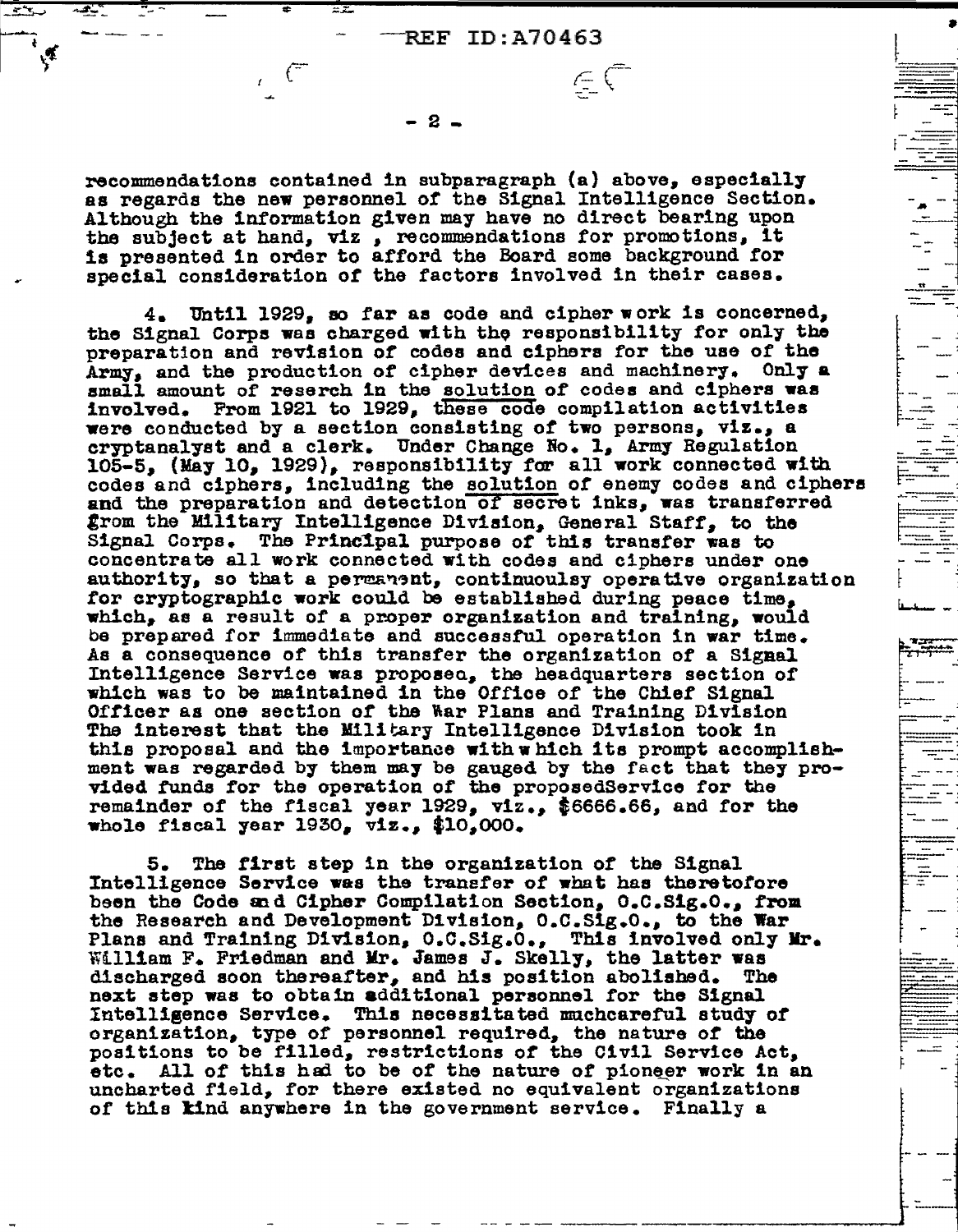$-$  REF ID:A70463

 $\in$ 

|<br>|<br>|-

.<br>ما **إسبان** 

 $\frac{1}{\sqrt{\frac{1}{n}}}$ 

**I** 

 $\begin{bmatrix} 1 & 1 \\ 1 & 1 \\ 1 & 1 \end{bmatrix}$ 

I <sup>~</sup>I -

, :\_ <sup>j</sup>

 $\epsilon \in$ 

- s -

carefully planned schedule of positions was drawn up to be used as a guide in obtaining the personnel desired. This schedule, attached hereto as Exhibit A, was submitted to and approved<br>by the Chief Signal Officer. Funds made available by the Military<br>Intelligence Division together with funds already available in the o.c.s1g. o. were autficient to permit or the immediate creation of six new positions, viz., three Junior Cryptanalysts, one Cryptanalyst Aide, and two Assistant Crytographic Clerks. Authority to establishthese new positions and to fill the vacancies was obtained from the Secretary of War and the matter was then taken up with the Civil Service Commission. After many months of careful study of Civil Service rosters of various kinds, the individuals herein recommended for promotion were selected on account of their apparent character and latent ability. They were given to understand that this office le seeking to establish a permanent corps of trained experts in cryptography and that on one who was not disposed to make this work his dife work would be engaged.

6. Tne 1atter factor deserves special consideration. Cryptographic work is a specialty among certain few restricted governmental activities. 'Work 0£ this kind, particularly as regards solution a et1v1t1es, is not conducted in buainesa and even in the government service the personnel engaged in cryptographic work is extremely limited. Counting the personnel in the Signal Intelligence Section, there are in the entire government service not more than ten or possible a dozen persons employed for cryptographic and cryptanalytic studies. The employed for cryptographic and cryptanalytic studies. consequences of this peculiar situation are obvious, the longer a person stays in so a restricted field, the more dependent he becomes upon the particular position for which he has qualified and which he occupies. Should the position be abolished, or funds for its continuance become unavailable, all of his training and accomplishments in this work avail him nothing in gaining a livelihood elsewhere, because there is no demand for services of the kind he can perform and because his long years of work in this specialty have not fitted him for other kinds of work. Should this specialty have not fitted him for other kinds of work. Should no provision be made for promotion consistent with advancement in skill, there is no opportunity to offer his services elsewhere to organ1zat1ons where they might be more appreciated and better rewarded. It is therefore evident that very pestricted activities *of* this kind impose amoral obligation of those who are responsible for their conduct, to see to it that the young persons they engage for these activities, who demonstrate aptitude for the difficult work, earnestness and sincerity of purposes, and loyalty, should be warranted in adopting a feeling of eecur1ty of tenure *ot* position am of certainty of substantial recognition of accomplishment on a par with that which they might have obtained in other fields *ot*  endeavor where these factors are tne bssisfor advancement.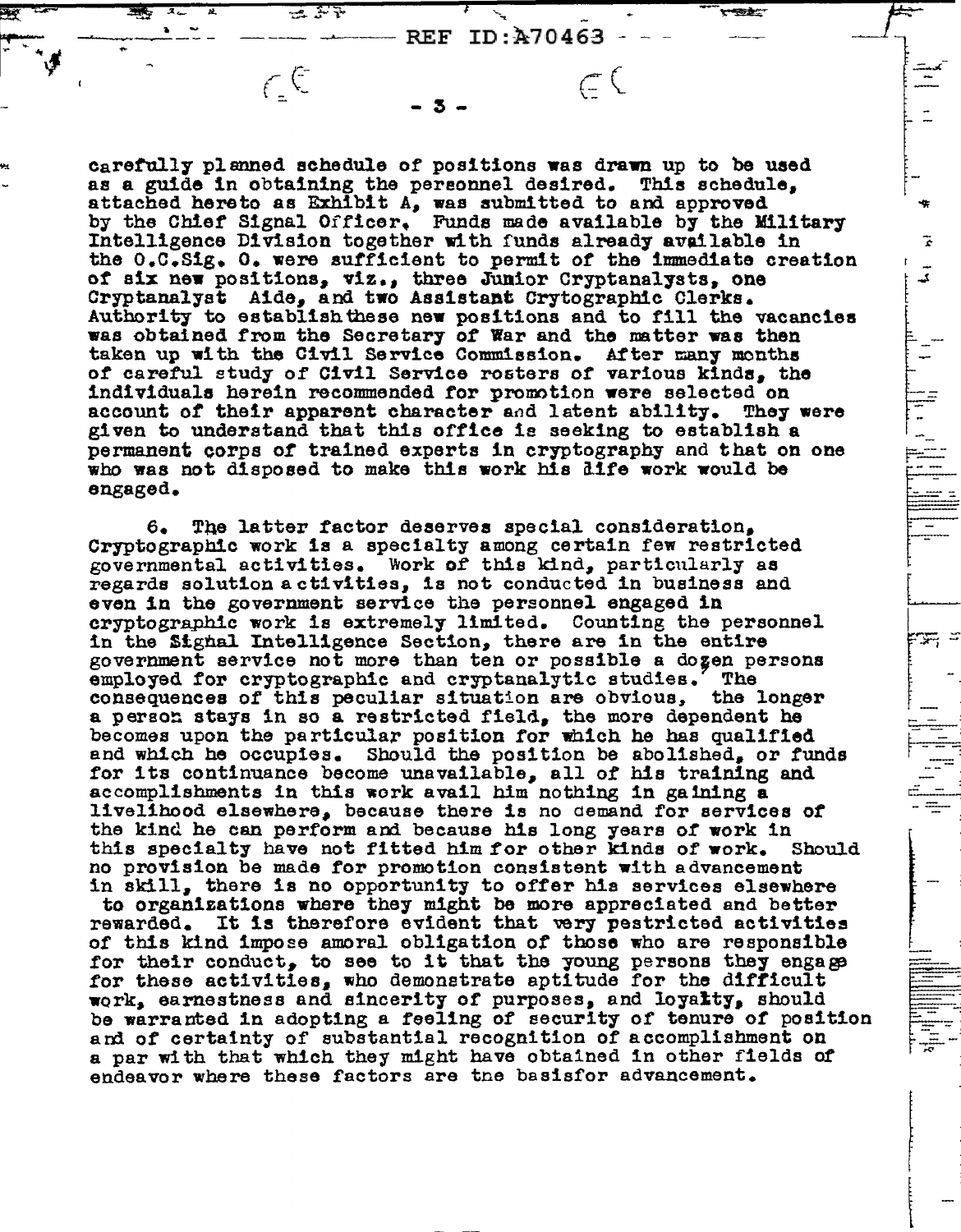**REF ID:A70463** 

 $\equiv$  $($  $^{\equiv}$ 

It is believed that due consideration of the necessity 7. for long continued training in this type of work, the unusual combination of high grade intelligence and undoubted character required, places this group of employees in a considerably different category than those normally employed by the Signal Corps. This is apparent when it is realized that practically all other classes of employees may be obtained from the open market, whereas it is essential that the Signal Corps devote several years and much money to the training of apecially selected individuals in order to produce qualified cryptographic personnel. This is especially true of those filling the cryptanalyst positions, for they have already devoted many years to professional studies and trafning and must yet undergo special instruction of several years duration in cryptographic studies. It is therefore my opinion that the new employees would be justified in ansuming that the Signal Corps is not living up to its obligations, if an initial increase is not provided in the near future **Furthermore. it** would be only logical for them to feel that future recognition of their services would likewise be quite problematical and possibly without results so far as financial advancement is concerned. Since age was an important factor in the selection of these individuals, even after a year or two of training, all of thing would still be young enough to profit by a change to some other activity wherein the prospects of advancement might be considerably greater and therefore there would soon come the desire to separate themselves from the Signal Corps, with a consequent loss to the service of all the time and money expended in their training.

8. The training of the newly asquired personnel is progressing rapidly and time will shortly arrive when steps must be taken to furnish strategic corps areas and departments with Signal Intelligence Sections to be composed of two Junio Cryptanalysts and one Cryptographic Clerk. This will require the taking in of an equivalent number of additional employees under the same classifications until such time as the a bove-mentioned corps areas and departments have been completely supplied. In this connection it may be pointed out that duty in the Signal Intelligence Service will impose the same type of personal restrictions ar are imposed upon military personnel, in that they will be expected to perform the duty at stations not subject to their own selections.

The foregoing facts are believed to explain the necessity 9. for regular increases in their pay, reasonable in amount and consistent with their progress and length of service, and to the end that no dissatisfaction may be engendered through the failure of the Signal Corps to look properly to their interests.

If consistent with the rules of procedure of the Board, 10 it is desired that I be given an opportunity to appear before the Board, in person, with the view to indicating more clearly the peculiar conditions invidved in the development and operations of the Signal Intelligence Service.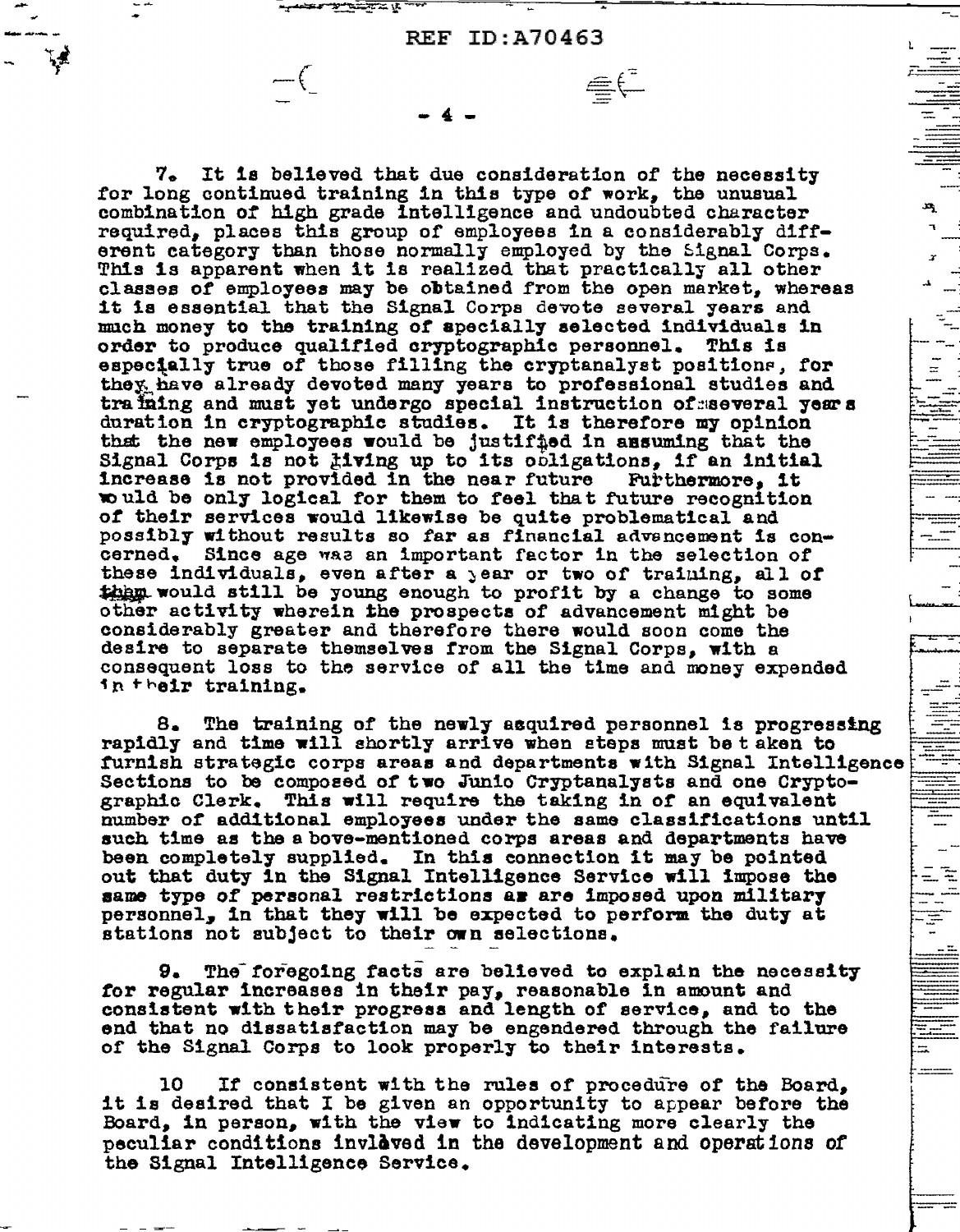